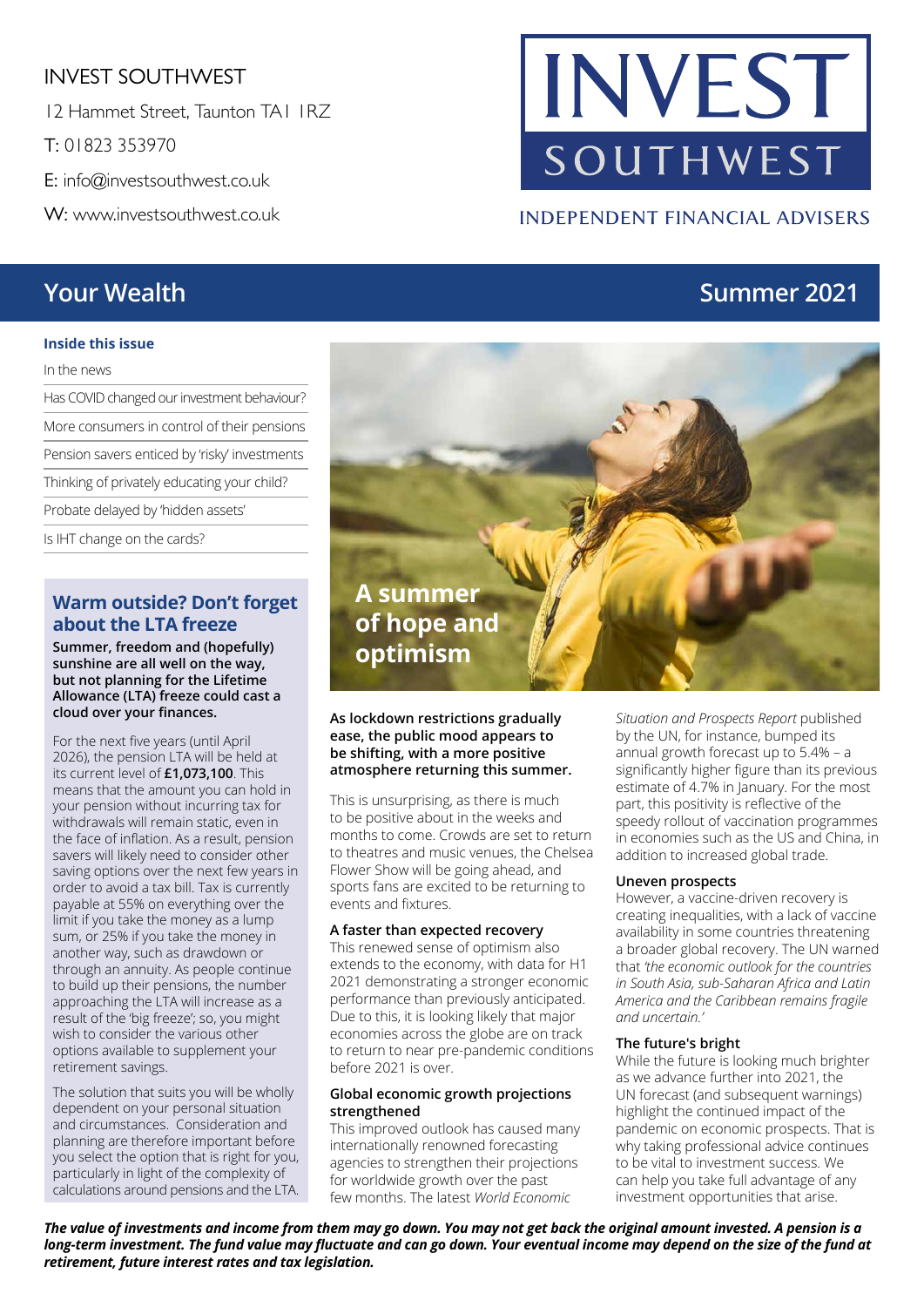

#### **Dividends making a slow recovery**

It has been a rocky year for dividends, with data showing that investors lost almost £45bn in dividends between Q2 2020 and Q1 2021. Many will therefore be relieved to hear that, while dividends are still falling, they did so in Q1 2021 at the slowest rate recorded since the onset of the pandemic. This is according to the latest UK Dividend Monitor<sup>1</sup>, which also revealed that half of UK companies restarted, increased or maintained their dividends in Q1, against a third in Q4 last year. Looking ahead, underlying dividends are predicted to increase by 5.6% year-on-year to £66.4bn, and banking dividends are making a slow return with *'positive signs from miners, insurance, and media companies.'* Ian Stokes, Managing Director of Corporate Markets EMEA (part of Link Group), stated, *"During the pandemic, many companies that had been over-distributing permanently reset their dividends to more sustainable levels. Most of these now hope to grow their dividends from this lower base. For others, the effect of the cuts is more transitory so they will bounce back quickly."*

1Link Group, 2021



### **Has COVID changed our investment behaviour?**

*On***' is likely to have been a well-versed phrase for investors over the past year or so, as the pandemic profoundly impacted the investment landscape. The global impact of the virus has been the catalyst for a seismic shift in public behaviour. Investors should consider the implications of these changes when evaluating prospective investment opportunities.**

#### **Social and economic changes**

While the pandemic's impact was unprecedented in many ways, what it has done is to accelerate socioeconomic trends that were already bubbling away beneath the surface. Pointing to the labour market as an obvious example, with previously present, but rather sidelined, flexible and remote working practices rapidly becoming the norm over the past year.

#### **Digital development**

The internet has long been part of our lives, but the pandemic has accentuated the importance of digital literacy. Businesses that went into the pandemic with an established online presence and offering, did better than their less-digitally adapted peers, with web presence becoming vital for retailers as e-commerce took centre stage. It has caused typically 'tech-averse' groups to make the shift to digital, as older groups most at risk from the virus began shopping online.

#### **ESG under the spotlight**

ESG (Environmental, Social and Governance) investment has been around for many years, but the pandemic has sent it mainstream as consumers became more aware of the importance of supporting companies with a vested interest in corporate governance and sustainability issues. Over the past year, what businesses are doing to support 'wellbeing', and how they treat their employees and suppliers, have come into the spotlight like never before, driving a new commitment to ESG issues. Sustainability and governance issues have been propelled up the corporate agenda.



#### **More consumers in control of their pensions**

Multiple pension pots are now the norm, with 73% of people having more than one, according to a recent survey<sup>2</sup>. As a result, losing track of pension pots has been a common occurrence. Positively though, it is happening less, with the number of people who have lost track of their pension standing at 17% today against 21% in 2016. However, this still leaves around 6.4 million people who seem to have misplaced retirement savings! Commonly cited reasons include lost paperwork, failing to inform a pension provider about a change of address, or the takeover/rebranding of the pension company. Less than half of people (48%) know they can use the DWP's Pension Tracing Service, while 42% are aware they can contact a previous employer. 2Aegon, 2021

*The value of investments and income from them may go down. You may not get back the original amount invested. A pension is a long-term investment. The fund value may fluctuate and can go down. Your eventual income may depend on the size of the fund at retirement, future interest rates and tax legislation.*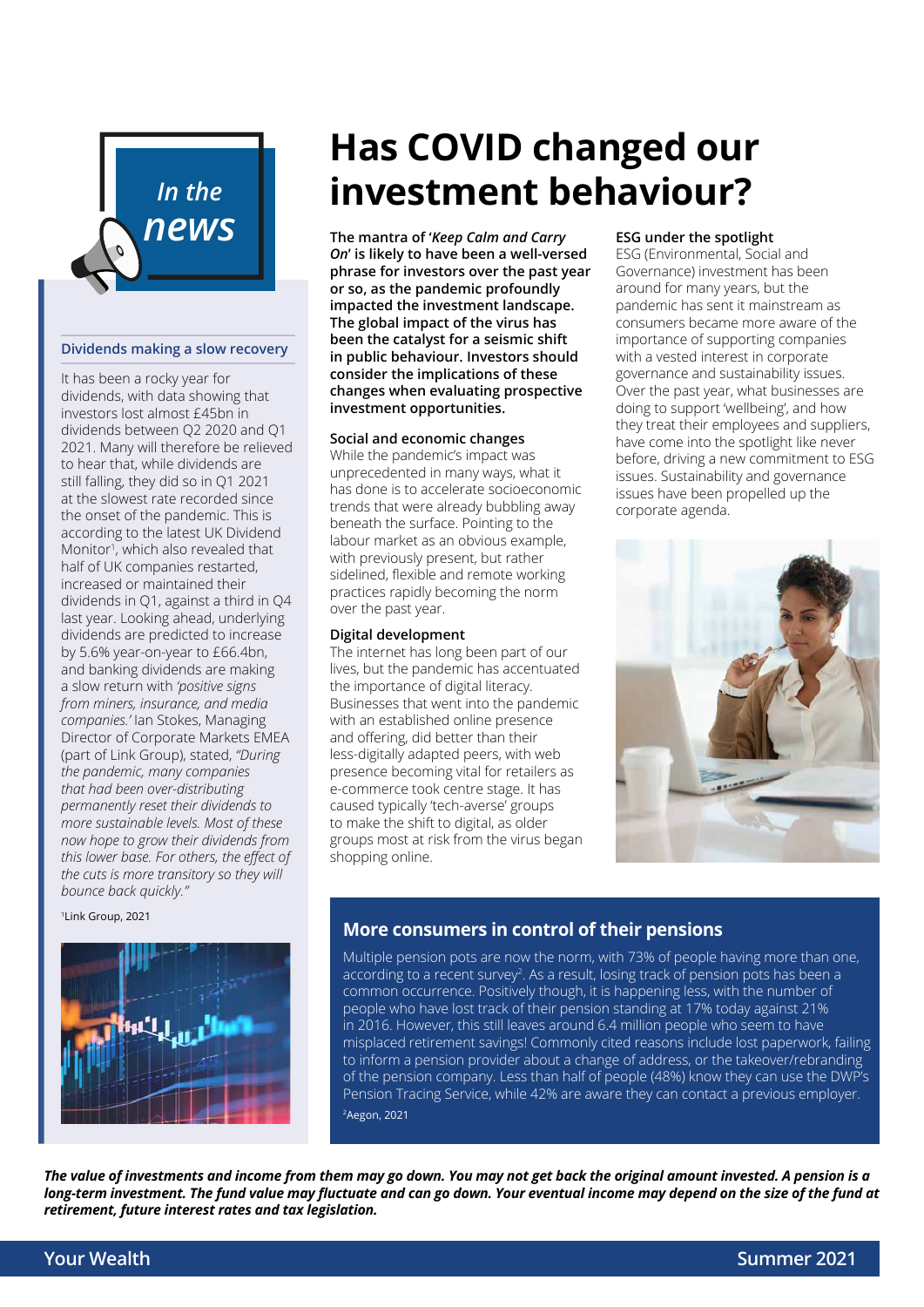

### **Pension savers enticed by 'risky' investments**

**At a time where it is becoming harder to save up adequate sums for retirement, a new study shows that the UK's low interest rate environment is causing retirees to turn to riskier pension and investment products which could potentially lose them a significant sum.** 

#### **Risky business**

A poll from the Financial Services Compensation Scheme (FSCS), shows that one in five people aged between 55 and 75 have been tempted to invest in riskier products than those they would ordinarily be comfortable with, lured by a higher rate of return. And, surprisingly, less than one in eight had taken financial advice to explore alternative options for making the most of their cash.

#### *"Life-changing"* **losses**

This has resulted in a rising number of people seeking compensation under

the FSCS arrangements, said Chief Executive Caroline Rainbird. She continued, *"The real danger is that if consumers choose to put money into high-interest pension and investment products that are not FSCS protected, they could lose life-changing sums of money from their retirement pots if the product provider fails."*

#### **Professional advice is key**

The FSCS survey is yet another example of research vividly highlighting the importance of seeking professional financial advice before investing in little-known products. Advice helps investors explore and understand the risks before taking the plunge and putting their hard-earned money at risk. Whether you're approaching retirement or have already retired, we can assist you in maximising your savings whilst minimising the risk.

#### **Thinking of privately educating your child?**

**Private school fees have once again increased this year, with an average termly fee of £12,000 (£36,000 per year) for boarding schools and £5,064 (£15,191 per year) for day pupils3 .** 

#### **A lifetime endeavour**

As data from the Independent Schools Council shows, sending your child to private school is a significant financial commitment – for many families, it could be their biggest expense after their homes. So, having a saving mindset from day one (contributing regularly to savings accounts and encouraging family members to do the same, for example), or even building up an investment portfolio for those with longer to save, could soon help those funds build up. Investments have the potential – although this is not guaranteed – to outstrip the returns you'll get from savings accounts.

#### **Getting tax-efficient**

Using up those tax-free exemptions and allowances (for example the £20,000 ISA allowance), enables parents to save or invest without paying tax on their interest or returns; they can also make withdrawals without incurring tax. Grandparents can also lower their Inheritance Tax (IHT) liability through lifetime gifts – and see the benefits their money is having while they're still around.

#### **Other money-raising methods**

Other ways of funding your child's education include borrowing (either via a personal loan or remortgaging your property) and withdrawing your 25% tax-free lump sum from your pension if you are over the age of 55. Remember that your own financial security is also important, so make sure you still have enough to fund your retirement.

When you are making a significant and long-term financial commitment, it really is advisable to consult a professional, who can help you achieve your savings goals without compromising your own financial future – so please do get in touch.

3ISC, 2021

*The value of investments and income from them may go down. You may not get back the original amount invested. A pension is a long-term investment. The fund value may fluctuate and can go down. Your eventual income may depend on the size of the fund at retirement, future interest rates and tax legislation.*